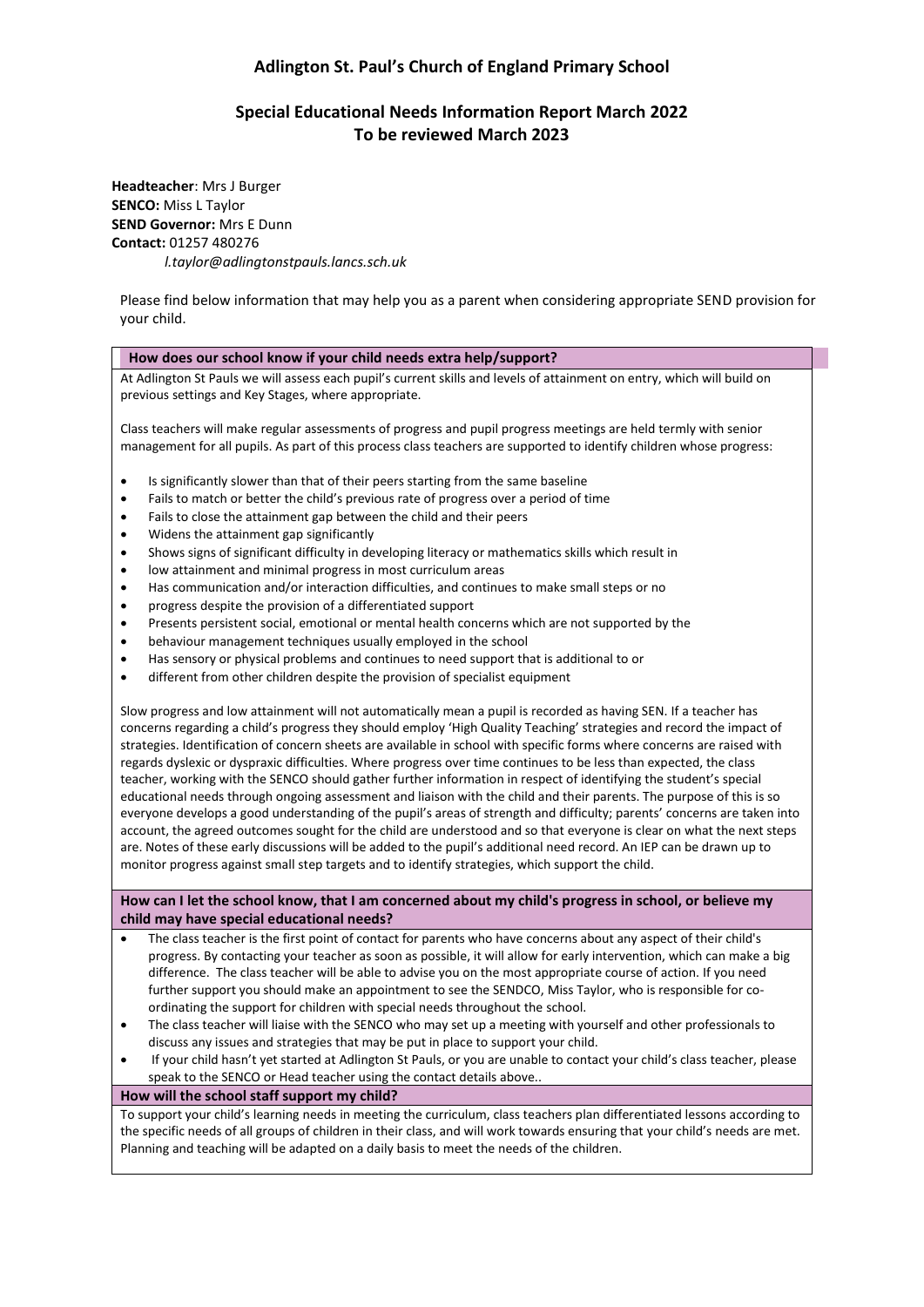- We will assess your child against age-related expectations and track their progress along their learning journey. For some children, who are working below National Curriculum expectations, we will use a small steps tracker to track their attainment, progress and achievement.
- We will inform you of any concerns we may have regarding your child's attainment, progress and achievement.
- It may be appropriate that a referral to an external agency is completed to seek specialist advice and recommendations on how best to support your child's needs. We will ensure that recommendations are shared amongst staff and are followed. Recommendations will form part of your child's individual education plan which will be discussed and feedback shared with parents through reviews at parent's evenings.
- When sitting examinations children with SEN can be supported 1 to 1 (EHC), have timed breaks, be granted additional time, sit exams in a quiet setting in a small group to aid concentration (as appropriate for the needs of the child).
- SEN children have provisions mapped as a class. Records of the type of intervention a pupil is receiving, the duration, and pupils' progress throughout the school are kept and monitored. The School Tracking System also tracks progress and provides data, monitoring pupils who are receiving the Pupil Premium as well as pupils with SEN.
- Every child with identified SEND needs has their own individual education plan (IEP) with 'smart targets' to enable them to make progress in key areas, for some children this will be learning focused while for others it may be behaviour based to support them in making progress socially and with behaviour, or pastoral if their needs are emotional or anxiety based.

Your child's progress will be continually monitored by their class teacher and will be reviewed formally by the Head teacher every term through pupil progress meetings. Targets are set at the start of the year and monitoring is towards these targets. If your child is in KS1 or KS2, and not working at the level of the National Curriculum, small step targets are set to show their progress. Progress against these targets will be reviewed regularly, evidence assessed and a future plan made by the class teacher. Children are asked to share their views on their progress in a way that is appropriate to the communication abilities of the child: pupil interviews or questionnaires.

Teaching Assistants are employed by the school to give in class support to all children including the children identified with SEN. Support staff will implement programmes specified in each child's SEN support plan. They will also make contributions to the SEN review meetings and liaise with parents.

The SENDCO or Senior Management Team will also check that your child is making good progress within 1:1 work and in any group intervention they are part of. Book scrutiny and learning walks will be carried out by the SENDCO and other members of the Senior Management Team to ensure that the needs of all children are met and that the quality of teaching and learning is as high as possible. Discussion of the needs and progress of individuals on the SEND register is discussed between the Headteacher and SENDCO.

We may ask for support and advice from local special schools: we have links with Golden Hill and work with this school on out-reach (they come into our school and work with us) and in-reach (children and staff work with professionals in their school to access resources) programmes. We also receive support from outside agencies including specialist teachers or health care professionals who visit school regularly and advise staff on how to adapt the curriculum to meet specific needs.

# **How will the curriculum be matched to my child's needs?**

When a pupil has been identified with Special Educational Needs their work will be differentiated by the class teacher and where appropriate they will be identified in the weekly planning for the class to ensure all staff working with the child can help them to access the curriculum more easily. Teaching Assistants may be allocated to work with a child in a small group or 1-1 to support specific needs. We believe that inclusive targeted classroom teaching that builds on what your child knows is key to good progression and learning (Quality First Teaching).

If a child has been identified as having a special need, an IEP (Individual Education Plan) will be written jointly by class teacher with parents/carers and the child. Targets will be set according to need. IEPs will be reviewed termly (with a minimum of two reviews) and the child's progress will be monitored by the class teacher and SENDCO. If necessary specialist equipment may be given to the child e.g. writing slopes, special scissors or pencil grips. We will always consider the advice from specialist external agencies (such as Speech and Language Therapy, Educational Psychology, Physiotherapy) when planning the curriculum.

# **How will I know how my child is doing and how will school help me to support my child's learning?**

The class teacher is regularly available to discuss your child's progress or any concerns you may have and to share information about what is working well at home and school so similar strategies can be used.

- Progress will be reviewed formally, through Pupil Progress Reviews, with the Headteacher and every term in reading, writing and numeracy.
- We hold two parents' evenings per year and every class teacher will write a detailed report near the end of the school year about your child's attainment, progress and achievement. For children with SEN, extra time may be allocated during the meeting or the meeting may be held on another night to allow enough time to discuss SEN related issues.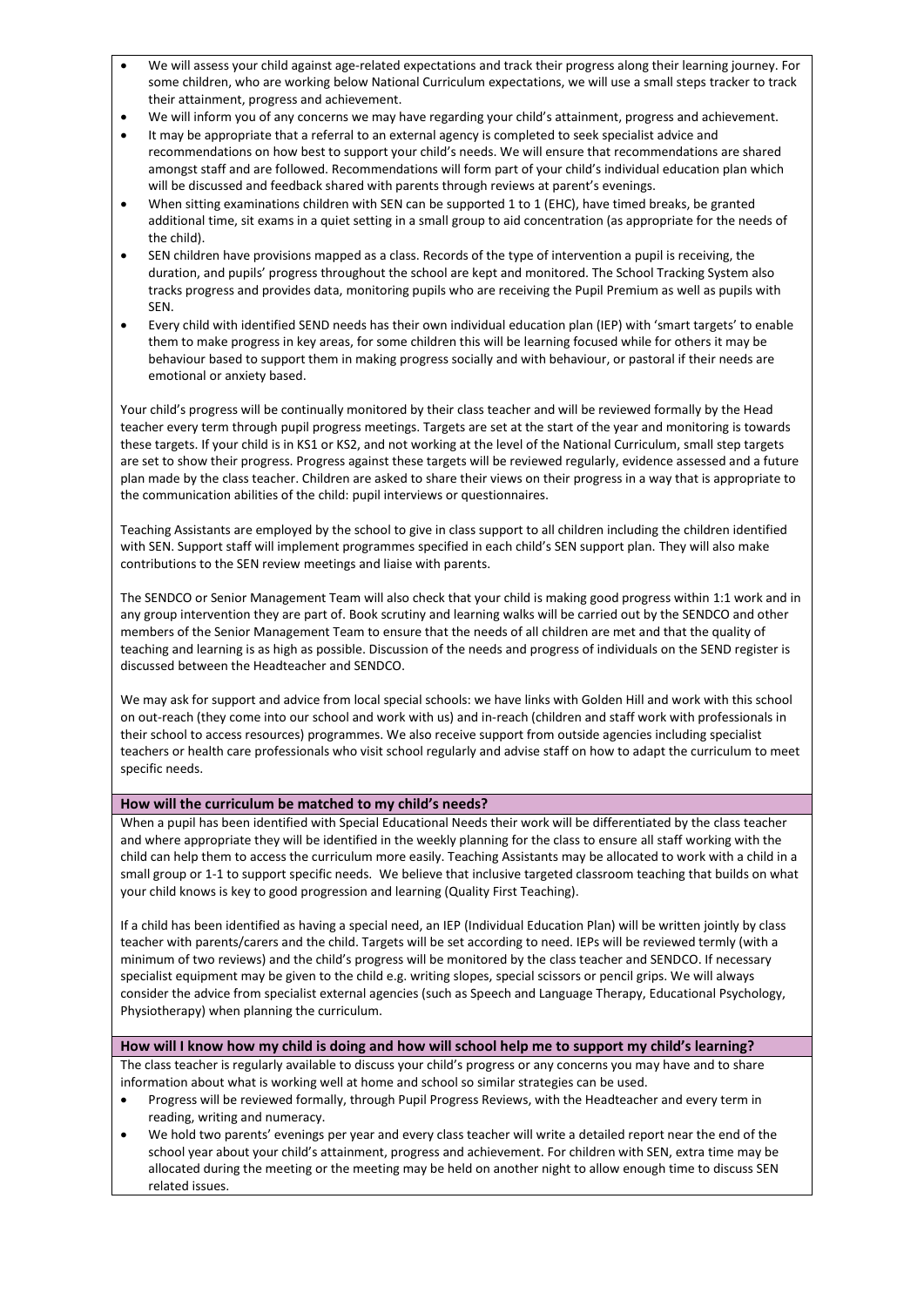- At the end of each key stage (i.e. at the end of year 2 and year 6), all children are required to be formally assessed using Standard Assessment Tests (SATS). This is something the government requires all schools to do and the results are published nationally.
- If your child has an IEP you will be invited to attend a review meeting each term. At that meeting the progress of your child will be discussed and a plan to support your child will be drawn up. Your contributions to this process are invaluable. Your child's class teacher will give you strategies and resources to help you support your child at home.
- Class teachers and, if appropriate professionals from external agencies, will advise parents on how best to support their child's learning and development at home.
- Children with an Educational Health Care Plan (EHCP) will have an additional annual review of their needs. Children who are under five and on an EHCP will have reviews of their EHCP every six months.

If you have concerns about your child's progress, you should speak to your child's class teacher initially.

If you are not happy that the concerns are being managed and that your child is still not making progress, you should speak to the SENDCO (Miss L Taylor) or Head teacher (Mrs J Burger).

## **How does the school evaluate the effectiveness of its provision for SEN pupils?**

All progress, assessments and teaching strategies must be carefully monitored and reviewed to evaluate the quality of the provision we offer to our pupils. This process will be ongoing and will be important in informing the 'graduated' approach to supporting each child.

Pupils and parents will be involved in reviewing our provision through their inputs, both written and oral, during review meetings. the effectiveness of the SEND will be monitored regularly by or through:

- The monitoring of standardised test results
- Progress against individual targets
- Pupils work / interview / tracking
- Classroom observation and/or review of planning documents
- Senior Leadership Team Meetings
- Professional dialogue with colleagues and parents
- Governing body, through their monitoring policy

## **How is the decision made about the type and how much support your child will receive?**

The school budget, received from Lancashire LA, includes money for supporting children with SEND. The level of provision required is informed by ongoing monitoring and assessment of children's progress.

- The Head Teacher decides on the deployment of resources for Special Educational Needs and Disabilities, in consultation with the school governors on the basis of needs in the school.
	- The Head Teacher and the SENCO discuss all the information they have about SEND in the school, including :
		- the children getting extra support already,
		- the children needing extra support,
		- the children who have been identified as not making as much progress as would be expected.

From this information, a decision will be made about what resources/training and support is needed. Through consultation with parents, teaching and support staff, and relevant external agencies, the level of support will be constantly reviewed in order to identify when and where additional support may be needed.

If your child has an Education Health and Care Plan the level of support will have been decided by the local authority.

Appropriate arrangements and adjustments are made for children sitting Statutory Assessment Tests (SATS) at the end of Key Stage 2 who have an identified need. These can include the following:

- Someone to read the paper to the child
- Someone to write down their answers
- Extra time to complete the papers
- Exemption from participation

Parents are informed of the support their child is given and their views are taken into account.

**How will your child be included in activities outside the school classroom including school trips?**

All children are included in all parts of the school curriculum and we aim for all children to be included on school trips. We will provide the necessary support to ensure that this is successful and may discuss this in advance with parents. It might be appropriate for a parent/carer to accompany a child on a school trip, depending upon the child's individual needs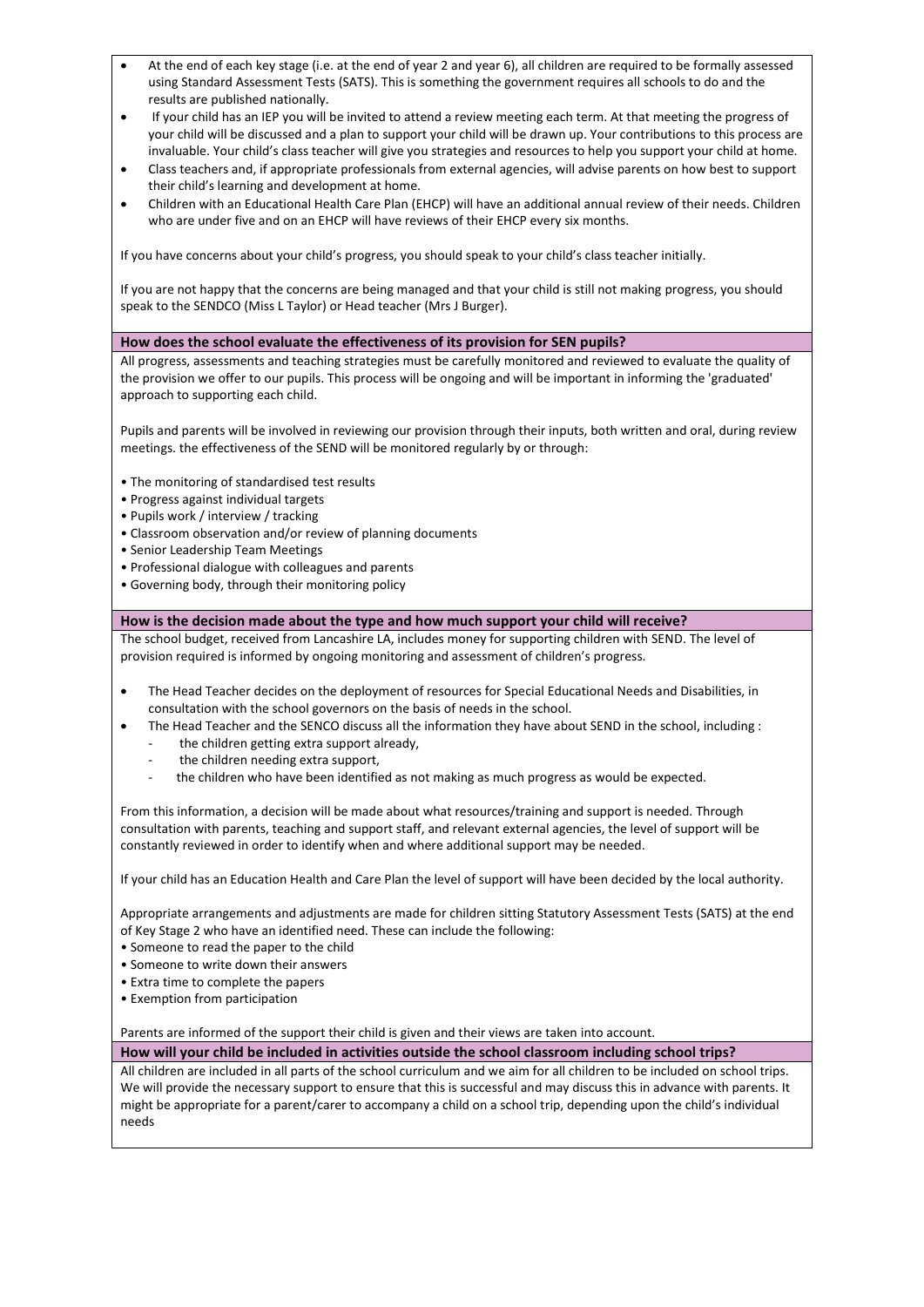A risk assessment is carried out prior to any off site activity to ensure everyone's health & safety will not be compromised. In the unlikely event that it is considered unsafe for a child to take part in an activity, then alternative activities that will cover the same curriculum areas will be provided within the school environment, wherever possible.

All pupils with SEN will have the opportunity to join extra – curricular clubs and groups which are open to their year group. There is a wide range of after school activities available for children to take part in, some run by school staff and others run by outside clubs for a fee. The clubs are offered throughout the year and are available for children of different ages, ensuring there is something for everyone, including children with SEN.

### **What support will there be for your child's overall wellbeing?**

At Adlington St Paul's we have a strong Christian ethos and the school community upholds the Christian values which all children and adults are encouraged to apply to their relationships with others. Our Christian values are: Generosity, Compassion, Courage, Forgiveness, Friendship, Respect, Thankfulness, Trust, Perseverance, Justice, Service, Truthfulness.

We have 'Mindfulness' sessions in school to ensure that all children are aware of the importance of positive mental health and wellbeing as well as physical wellbeing and actively model and support children in learning strategies that they can adopt to become more independent in being mentally healthy.

We also work closely with professionals such as the School Nurse Team and CAMHS. We can request the support of a play therapist and can employ a Child and Family Worker. The school has a detailed policy for supporting children with medical needs, including the administration of medication.

Where we identify an issue with behaviour or attendance, the school is proactive in seeking advice and support from the Local Authority and the appropriate outside agencies.

All members of staff, volunteers and governors attend safeguarding training. As part of the curriculum, children also receive age-appropriate guidance on keeping safe, including E-Safety.

Children are invited to all review meetings and to parents' evening consultations, where this is appropriate.

# **How will we support your child when joining the school, leaving this school or moving to another class?**

- Our school welcomes prospective parents and their children to meet staff and have a look around school on an informal basis by appointment.
- For children starting in Reception, a series of visits for children are planned throughout the second half of the Summer Term
- Teachers will visit feeder pre-schools and other schools prior to children transferring.
- We liaise closely with the staff when receiving and transferring children to and from different schools, ensuring all relevant paperwork is passed on and all needs are discussed and understood
- A Transition photo book will be provided, if necessary, to enable the pupil to familiarise themselves with the key members of staff and surroundings prior to entering the school.

### **When moving classes in school:**

• Information will be passed on to the new class teacher in advance and in most cases a planning meeting will take place with the new teacher. IEP'S will be shared with the new teacher.

### **In Year 6:**

- A number of transition activities take place in the run up to pupils leaving at the end of year six. For example, attending open days and learning days, primary and secondary school staff meeting to discuss individual children's strengths and areas for development.
- Our Year 6 teacher, along with the SENCO where necessary, meets with the High School regarding individual children's needs.
- Extra transition days may be arranged with High School for any children that may benefit from this.

### **How accessible is the school environment?**

- All access points to school are wheelchair friendly and parking is within close proximity of both buildings.
- The path between the two buildings is mainly level and vehicle free. This is also illuminated clearly on darker mornings and evenings.
- Gates and doors are wide enough for wheelchairs and mobility aids.
- Concrete access ramps are in place around all major exits where required
- There are disabled toilets in both buildings which are fitted with panic alarms. These do not include changing facilities.
- All our classrooms are large and have enough space for wheelchair access.
- The school's resource room is up a flight of stairs, this houses the library and some intervention lessons take place in this area.
- Furniture is modern and of a suitable height appropriate to the age group of children being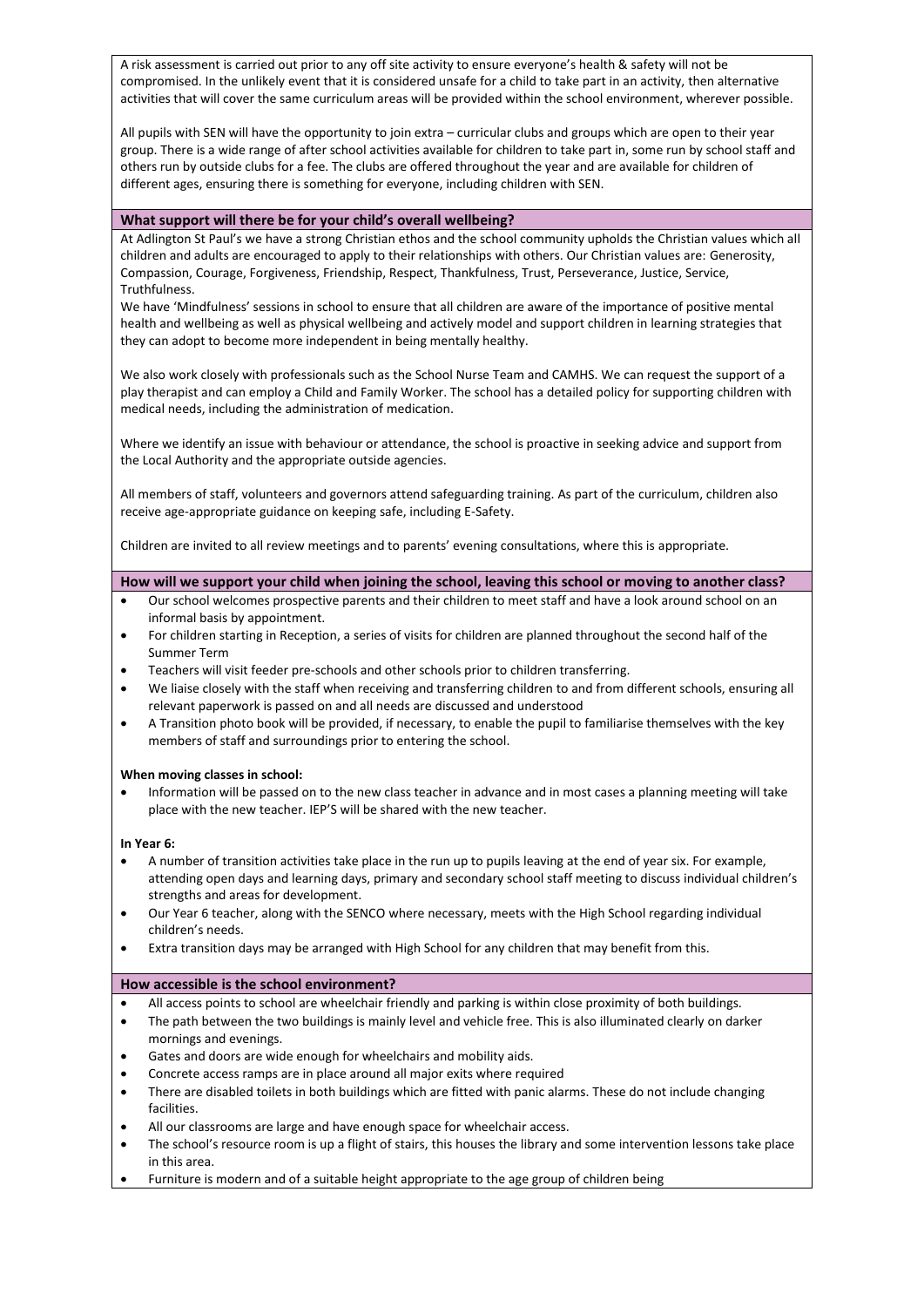taught in that classroom. • Provision is accessible for the needs of our current pupils and resources have been purchased/adapted for their specific needs. • Some ICT programs are used to support access to the curriculum for children with SEN as well as headphones, computers and interactive whiteboards installed in every classroom. • **What specialist services and expertise are available at or accessed by the school?** Our school is in the Local Authority (LA) of Lancashire. Every LA has a local offer to their residents for SEND. You can view Lancashire's LAs local offer at [www.lancashire.gov.uk/children-education-families/special-educational-needs-and-disabilities.aspx](http://www.lancashire.gov.uk/children-education-families/special-educational-needs-and-disabilities.aspx) • Your child's class teacher is a trained professional who will be very knowledgeable about your child's strengths and areas for development. • If it is considered appropriate, school may refer your child for an assessment from a specialist external agency. We will always seek your permission before doing so. There are a wide range of specialist external agencies including: Specialist Support Teachers. • Educational Psychology • Speech and Language Therapy • Behaviour Support • Child and Adolescent Mental Health • Counselling • Outreach support from specialist teachers. • Support for children with a hearing impairment. • Golden Hill School **What training have the staff supporting children with SEND had or what training are they having?** • Staff are consulted about their professional development needs and training is provided as appropriate • All staff are trained every year on Safeguarding/Child Protection – (Safeguarding Policy is available on the school's website) • Relevant Staff undertake external courses provided by the trust • Key support and teaching staff are kept regularly up to date with First Aid Training to ensure staffs are familiar with what action to take in the event of an emergency. • Epilepsy and Epipen training have been provided by the School Nurse or other NHS professionals to ensure the relevant staff are conversant with the appropriate action or medical procedure required. • Specific training is accessed as appropriate e.g. speech and language, social story training, RWI, • The SENCO (Miss Taylor) is currently studying for the qualification for Special Educational Needs Coordination accredited by Edge Hill University. **How are parents involved in the school? How can I be involved?** All staff at our School will strive to support parents as first educators of their child. We value all our parents and involve you in every stage of your child's time with us. We invite all parents of children starting school to several meetings to ensure you get all the information you need and meet the staff who will be working with your children. You will be invited to the annual parents' evenings each year and you will receive an end of year report. If your child has an SEN support plan you will have a termly meeting with your child's class teacher. Your views and input are extremely important to us and we welcome parent feedback. Parents of children with SEND are invited to come into school each term to discuss their child's progress with the class teacher and or SENCo; however all our parents are welcome to contact us at any time if they have any concerns about their child. As well as attending formal meetings regarding the child's attainment, progress and achievement, there are many ways in which parents can become involved in the life of the school: • Parents, Teachers Association (PTA) Being a class reader • Returning Parental questionnaires • Supporting your child with their learning activities at home – homework, reading, learning spellings. • Attending sports competitions or helping to transport children to and from events • Being an audience member/helper for school plays and concerts **How do I make a complaint about the SEN provision?**